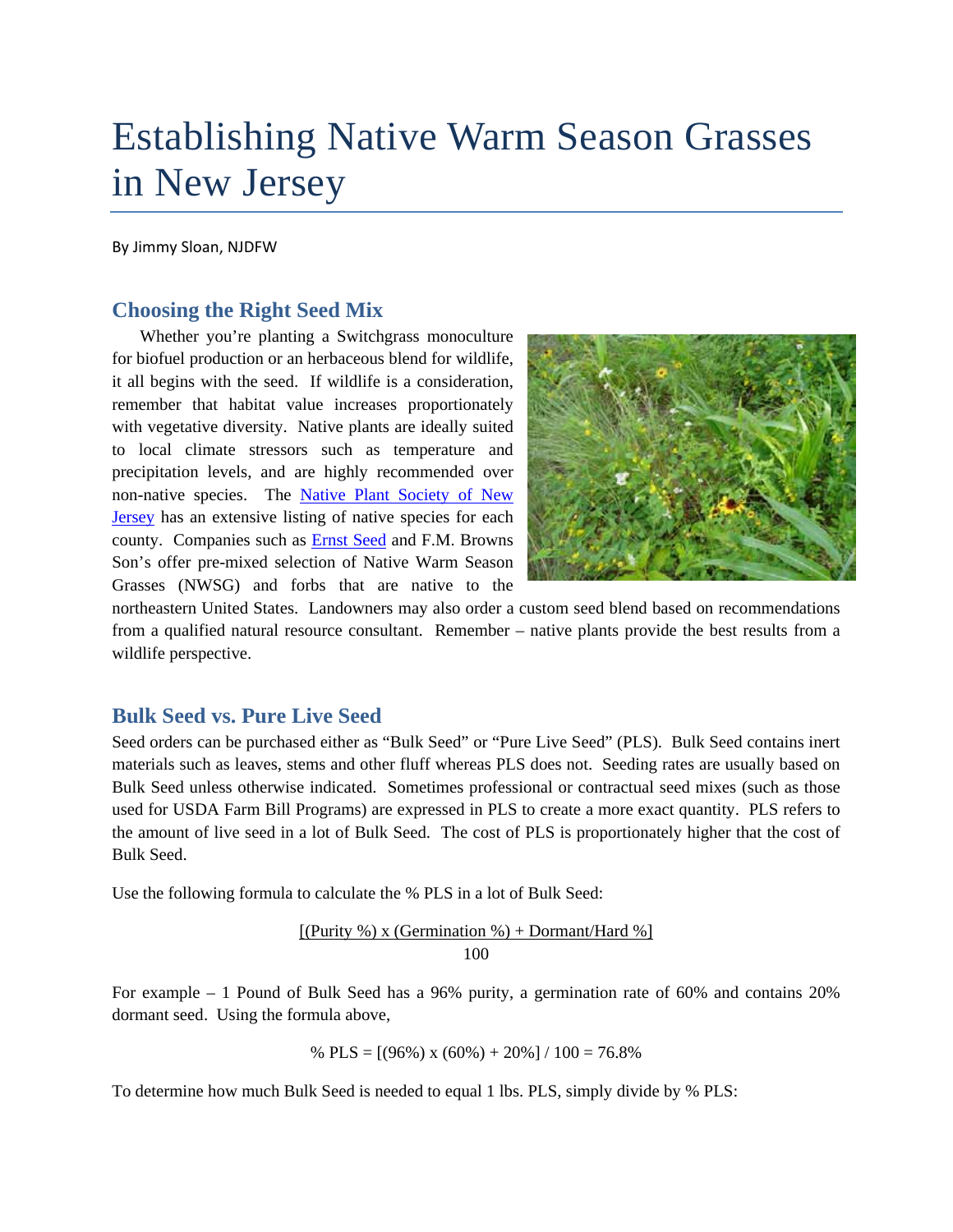#### 1 lbs. PLS / 76.8% = 1.3 lbs. Bulk Seed

Therefore, a recommended seeding rate of 1 lbs. PLS / acre will require the purchase of 1.3 lbs. Bulk Seed / acre.

*All information such as seed purity, germination rate and hard/dormant seed will be indicated on the federally mandated tag attached to the bag of seed.* 

#### **Site Preparation**

When planning site preparation, keep in mind the season and the seeding method you'll be using



afterwards. The NJ Division of Fish and Wildlife recommends planting NWSG December through February when broadcast frost seeding or from April  $15<sup>th</sup>$  through June  $15<sup>th</sup>$  for seeding with a No-Till Drill. **Important Note**: *Seed mixes that include forbs such as* 

partridge pea, purple coneflower, tick trefoil, and black-eyed susan should be planted by May 31<sup>s</sup>!

The goals of site preparation are ridding the area of unwanted vegetation and providing good soil-toseed contact. Remember that NWSG seed will not germinate until the soil temperatures reach 50-55<sup>o</sup> Fahrenheit.

If broadcast seeding, disk existing vegetation first, then culti-pack the area to ensure a firm seed bed. Or, first apply an herbicide to existing vegetation before disking, then culti-pack the area for a firm seed bed. Culti-pack the area again after broadcasting.

Unless your area has just been disked and you're starting with a clean slate, you will probably need to control unwanted vegetation in your proposed NWSG stand. For example, a bright green field in either late February-early May or September-October may indicate a Cool season grass problem. There are several options to eradicate cool season grasses depending on the season:

*Early Season Fix:* Mow area in February/March and allow cool season grass regrow to 6-12" in height. Then apply the following chemical mixture per acre:

> 4 oz. Imazapic *(Plateau® or Panoramic 2SL®)* and 1.25-2 qt. of Glysophate *(Round-Up®, Rodeo®, Accord®)* and **EITHER** 1 qt. of Methylated seed oil (if forbs are not in seeding mixture) **OR** 1 qt. of silicone surfactant (if forbs are in seeding mixture)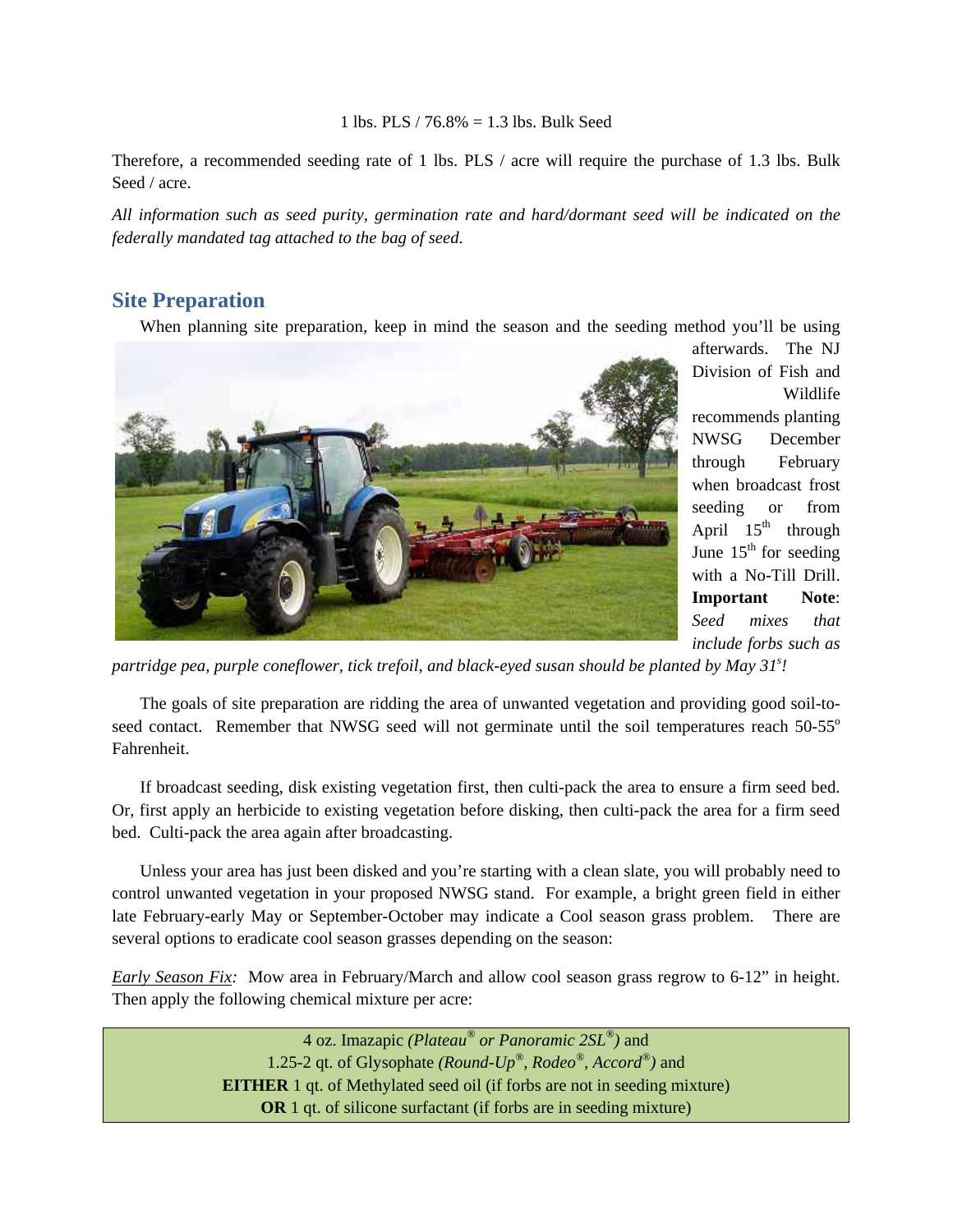**Note**: After spraying Glysophate, you must wait 14 days after spraying before planting NWSG seed!

*Late Season Fix 1:* Mow area in September/October and allow cool season grass regrow to 6-12" in height. Then apply the following chemical mixture per acre:

> 1 qt. Glysophate *(Round-Up®, Rodeo®, or Accord®)* and 17 lbs. ammonium sulfate per 100 gallons of water

*Late Season Fix 2*: Conduct fall plowing and disking in September/October. Plant a cover crop such as buckwheat in November-December. Apply either chemical mixture above after haying the following spring.

# **Seeding Methods**

All seeding methods will achieve success provided that the NWSG seed is planted no deeper than  $\frac{1}{4}$ " with good seed-to-soil contact and competing vegetation is under control. NWSG mixtures should be planted 3-10 lbs. /ac. PLS depending on landowner objectives. If the objective includes Bobwhite Quail,

a lower seed rate (3-5 lbs./ac) is recommended as well as adding forbs to the seed mixture.

# **No-Till Drill Seeding**

Popular models of the no-till drill such as the Truax<sup>™</sup> FLEXII have specially designed boxes with special augers and spindles capable of dispensing the light fluffy NWSG seed. Please see the "User Guide to the Truax™ Flex II No-Till Drill" page regarding more information such as calibration and tips on use. NRCS and other agencies/groups have No-Till drills available for rent. Use





seed drill for planting from April  $15<sup>th</sup>$  through June  $15<sup>th</sup>$ for NWSG only and by May  $31<sup>st</sup>$  for seed mixes that include a forb component.

# **Broadcast Seeding**

Site preparation such as disking and culti-packing are extremely important when broadcasting. A fluffy seed carrier agent such as kitty litter, saw dust or sand must be added to allow even dispersal of light fluffy NWSG seed. Following up broadcast seeding with a roller or culti-pack is recommended for higher success. Broadcast seeding conducted in December-February when the ground is frozen (frost seeding) replicates the natural seeding process. Broadcast seeding can also be done in spring or fall provided that the site is properly

prepared.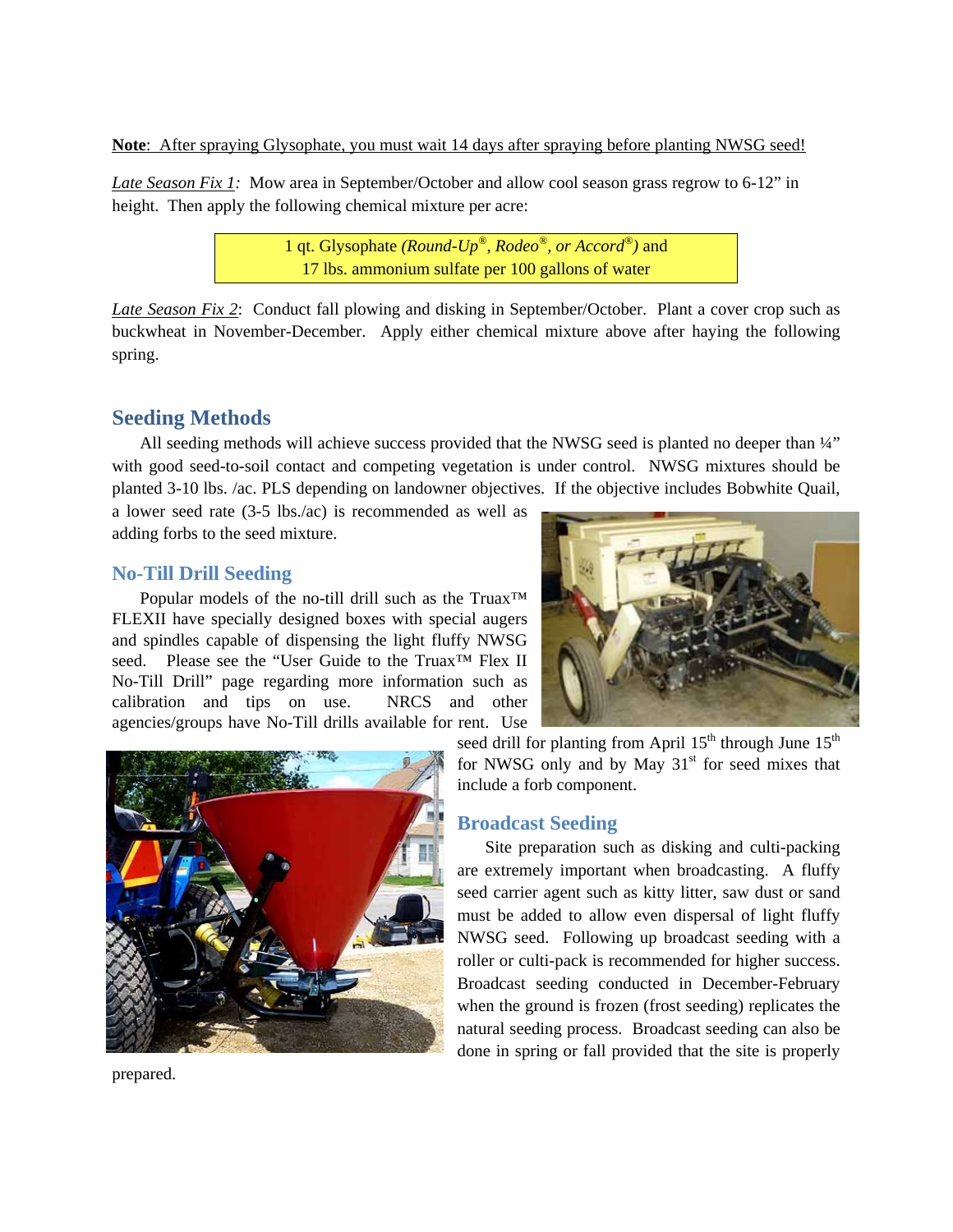

#### **Site Maintenance**

Use of an Imazapic herbicide such as Panoramic 2SL in early summer of the second year should take care of unwanted vegetation problems in your stand. Plateau is a popular Imazapic herbicide, but is only available to government agencies or their contractors.

Usually by the third growing season the NWSG stand has become established with a deep root system. Stands must be maintained through periodic natural or man-made disturbances such as prescribed burns or strip disking. These disturbances are essential to control woody debris, unwanted vegetation, and allow the stand to remain in an early successional stage.

#### **Prescribed Burning**

Prescribed burning is a costeffective management tool for providing disturbance to NWSG stands. Burning increases nutrients, eliminates undesirable plants and reduces litter buildup of dead vegetation. Burning at different times of the year will achieve different results. Burns conducted in late winter, when cool season grasses start to green up, control cool season grass and density of the NWSG stand. Burns conducted in September/October increase the forb components in the NWSG stand.

Prescribed burns should only be



conducted by trained professionals. *Contact your local fire warden for procedural information and to obtain a burn permit.*